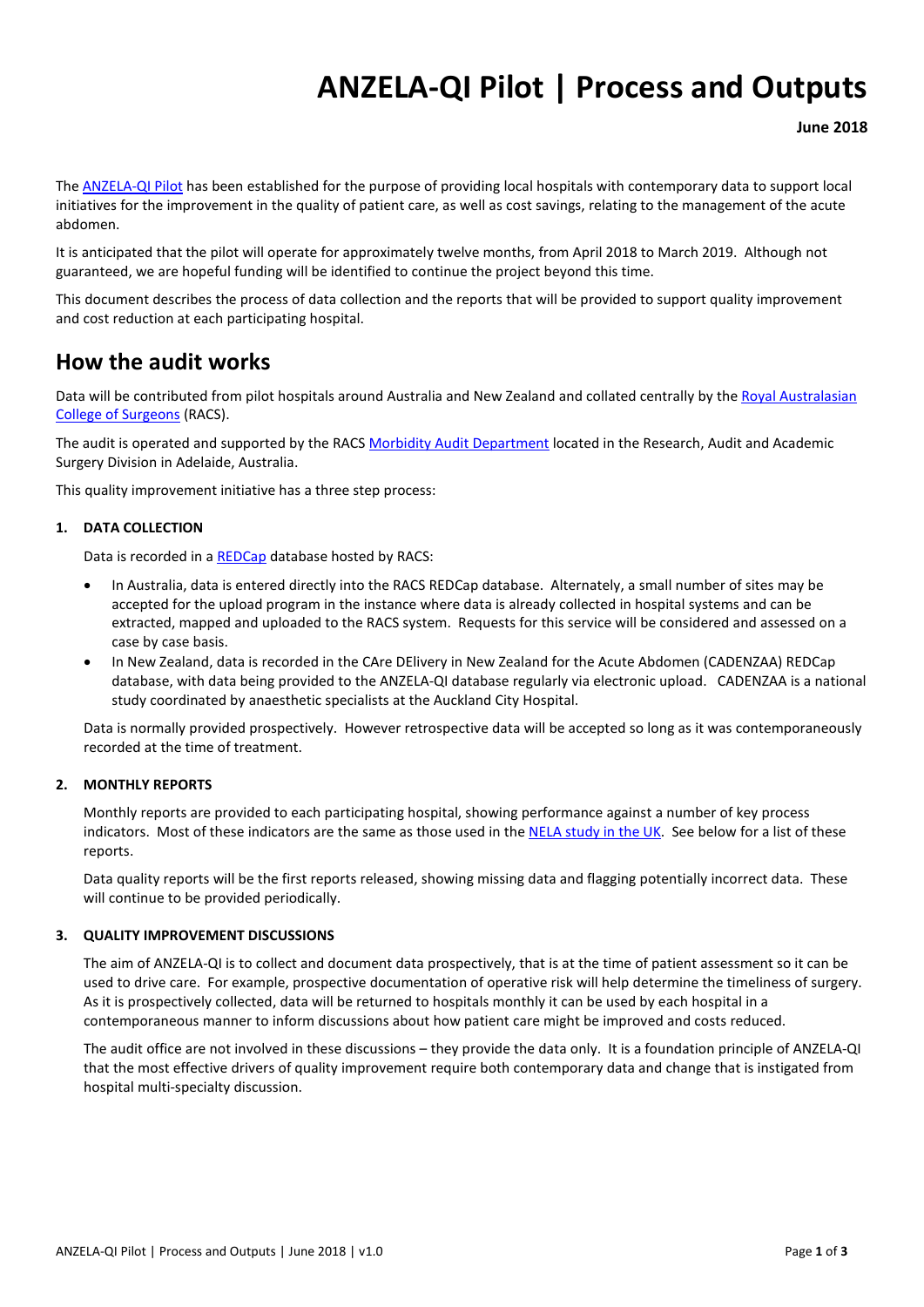# **Reporting output**

These are the primary indicators that will be measured in the monthly reports provided to each participating site by the audit office:

- CT scan reported before surgery
- Risk of death documented pre-operatively
- Arrival in theatre within a timescale appropriate to urgency
- Pre-operative review by a member of the surgical team
- Consultant surgeon and consultant anaesthetists both present in theatre
- Admission directly to critical care after surgery
- Assessment by a care for the older person specialist for patients 65 years and over

These are the same indicators that NELA measure. Each report will identify hospitals by name. Each site will be able to see the identified results of all other hospitals. Another of the foundation principles is that openness and transparency in health care is both expected by modern society and conducive to clinician engagement in quality improvement. In NELA the ability for hospitals to compare themselves against their local hospitals and similar peer group hospitals has been a powerful driver of change.

### **Becoming a pilot site**

In order to be part of the ANZELA-QI Pilot initiative, a hospital needs to nominate itself as a pilot site. Before they can contribute data, ethical approval must be received. These are the steps to being accepted as a pilot site:

- 1. The RACS Morbidity Audits team need to receive an email from the hospital nominating as a pilot site, and providing the name of the local Principal Investigator.
- 2. The audit office will facilitate the pilot site being added to the national ethics approval as applies (New Zealand, or Australia except for sites in Tasmania and the Northern Territory).
- 3. Once the site is added to the national approval, local governance approval is needed;
	- In Australia, the approval must be sought by the Principal Investigator at the site, with support from the audit office.
	- In New Zealand, the approval must be sought by the Principal Investigator at the site, with support from the Principal Investigators of the CADENZAA study.
- 4. In Australia, sites in Tasmania and the Northern Territory need to arrange their own local ethical approval, though the audit team will provide support.
- 5. Once local ethical approval has been given, notify the audit office, so that access can be provided to the REDCap online database.
- 6. To arrange access to REDCap the audit office will need to know: the name(s) and email address(es) of those who will be contributing data, and for registrars the date their current rotation ceases (their access will be automatically removed at that time).

# **Ethical approval**

For Australian sites, the project has ethical approval from the South Metropolitan Health Service Human Research Ethics Committee (certified HREC) in WA. This approval is accepted through th[e National Mutual Acceptance Scheme](https://www.nhmrc.gov.au/health-ethics/national-approach-single-ethical-review/institutions-certified-ethics-review-processes) by all states and territories except Tasmania and the Northern Territory. This approval includes a waiver of patient consent.

In Australia, hospitals in Tasmania and the Northern Territory need to arrange their own local ethical approval, though the audit team will provide support.

For New Zealand sites, the project has national ethical approval through the Southern Health and Disability Ethics Committee, which allows for the use of this health information without patient consent. Local authorisation needs to be sought from each District Health Board (DHB); these applications are coordinated by Anaesthetics Specialists at the Auckland City Hospital, who can be contacted through the RACS audit office.

### **Data security and access**

The ANZELA-QI REDCap database is housed in the RACS data centre, which employs industry standard security measures and access controls.

Select members of the RACS audit staff have access to the identified data for the purpose of administering and supporting the project, and do so in accordance with standard confidentiality obligations.